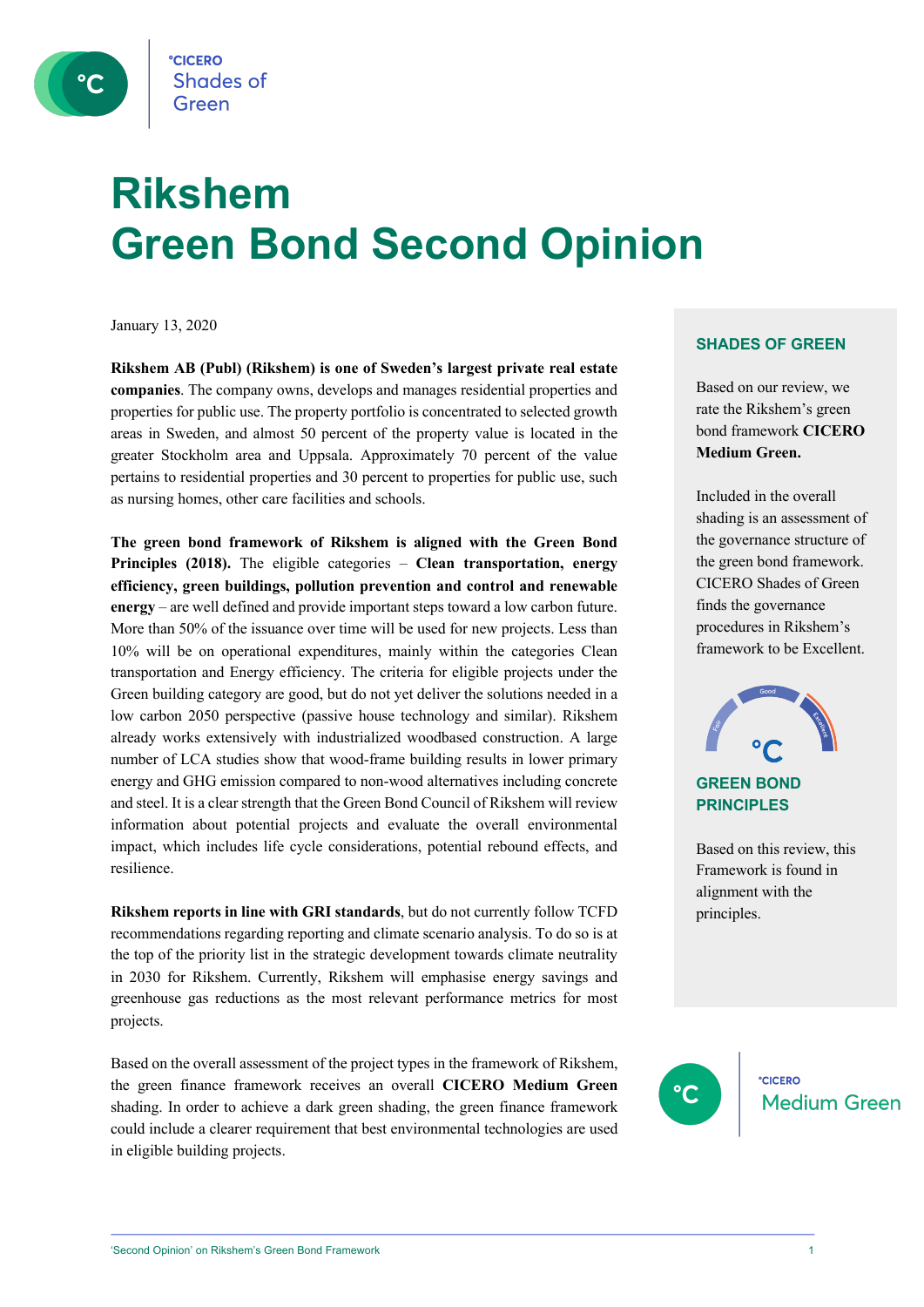

# **Contents**

| 1              |                                                                                                             |    |
|----------------|-------------------------------------------------------------------------------------------------------------|----|
|                |                                                                                                             |    |
| $\overline{2}$ | Brief description of Rikshem's green bond framework and related policies _________________________________4 |    |
|                |                                                                                                             |    |
|                |                                                                                                             |    |
|                |                                                                                                             |    |
|                |                                                                                                             |    |
|                |                                                                                                             |    |
| 3              |                                                                                                             |    |
|                |                                                                                                             |    |
|                |                                                                                                             |    |
|                |                                                                                                             |    |
|                |                                                                                                             |    |
|                |                                                                                                             |    |
|                |                                                                                                             |    |
|                |                                                                                                             |    |
|                | Appendix 1: Referenced Documents List Appendix 1: Referenced Documents List                                 | 14 |
|                |                                                                                                             | 16 |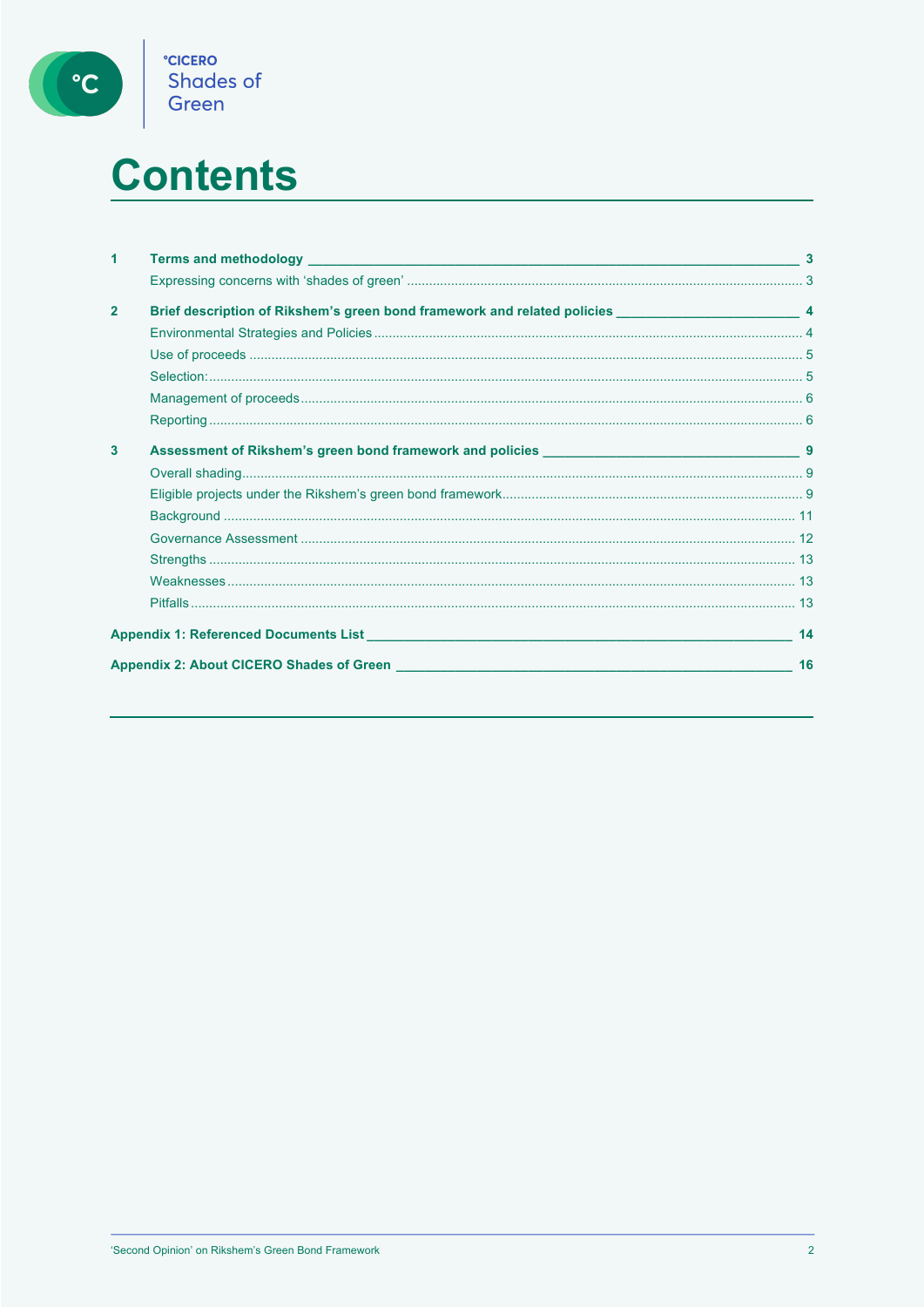### **1 Terms and methodology**

This note provides CICERO Shades of Green's (CICERO Green) second opinion of the client's framework dated January 13, 2020**.** This second opinion remains relevant to all green bonds and/or loans issued under this framework for the duration of three years from publication of this second opinion, as long as the framework remains unchanged. Any amendments or updates to the framework require a revised second opinion. CICERO Green encourages the client to make this second opinion publicly available. If any part of the second opinion is quoted, the full report must be made available.

The second opinion is based on a review of the framework and documentation of the client's policies and processes, as well as information gathered during meetings, teleconferences and email correspondence.

### **Expressing concerns with 'shades of green'**

CICERO Green second opinions are graded dark green, medium green or light green, reflecting a broad, qualitative review of the climate and environmental risks and ambitions. The shading methodology aims to provide transparency to investors that seek to understand and act upon potential exposure to climate risks and impacts. Investments in all shades of green projects are necessary in order to successfully implement the ambition of the Paris agreement. The shades are intended to communicate the following:



Sound governance and transparency processes facilitate delivery of the client's climate and environmental ambitions laid out in the framework. Hence, the governance aspects are carefully considered and reflected in the overall shading of the green bond framework. CICERO Green considers four factors in its review of the client's governance processes: 1) the policies and goals of relevance to the green bond framework; 2) the selection process used to identify and approve eligible projects under the framework, 3) the management of proceeds and 4) the reporting on the projects to investors. Based on these factors, we assign an overall governance grade: Fair, Good or Excellent.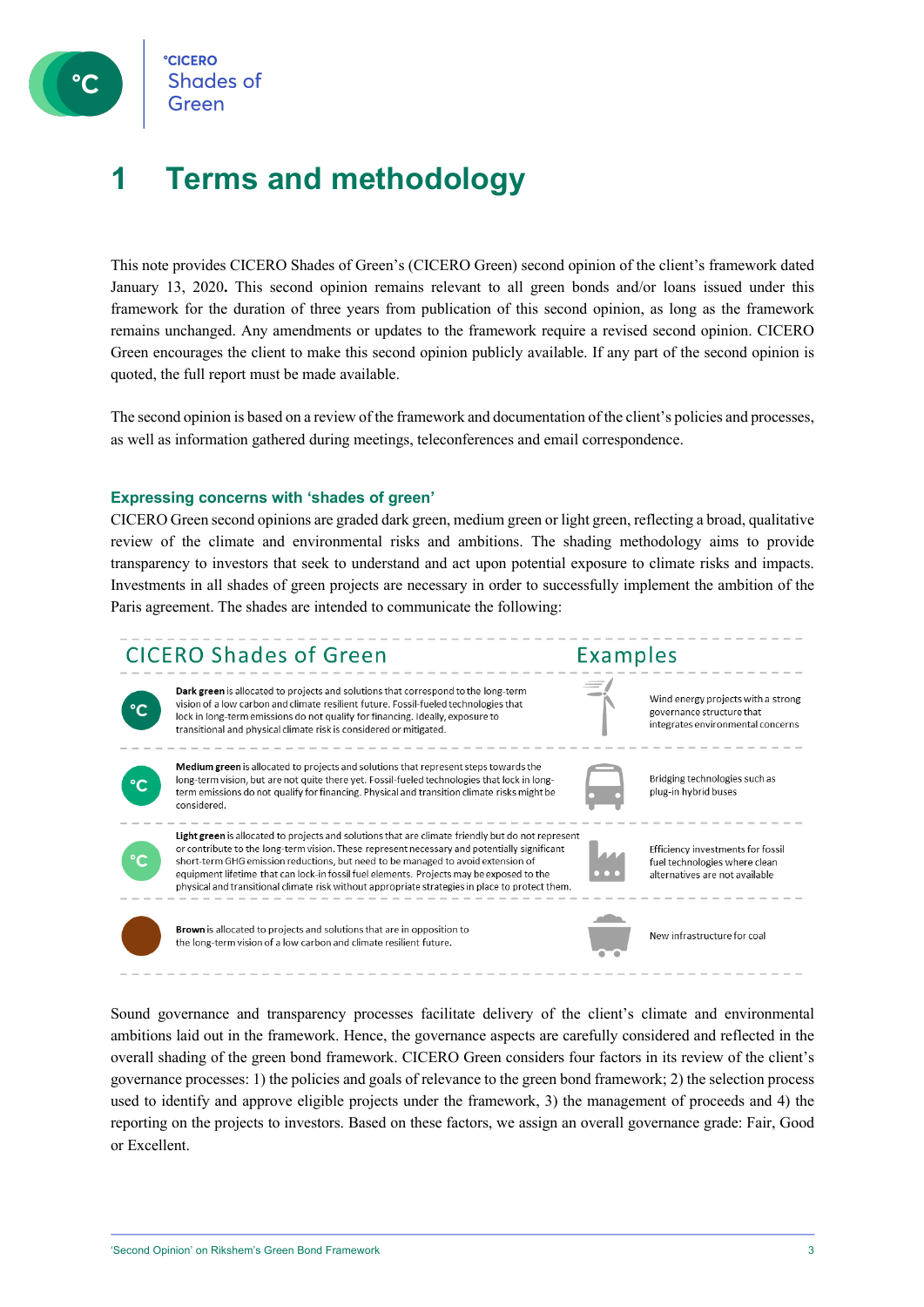

### **2 Brief description of Rikshem's green bond framework and related policies**

Rikshem AB (Publ) (Rikshem) is one of Sweden's largest private real estate companies, with properties located in growth areas across the entire country. The company owns, develops and manages residential properties and properties for public use. Rikshem is owned equally by the Fourth Swedish National Pension Fund and AMF Pensionsförsäkring AB. The property portfolio is concentrated to selected growth areas in Sweden, and almost 50 percent of the property value is located in the greater Stockholm area and Uppsala. Approximately 70 percent of the value pertains to residential properties and 30 percent to properties for public use, such as nursing homes, other care facilities and schools.

Rikshem issued its first green bond in 2014 as one of the first corporate and real estate companies to do so. The previous green bond framework was limited to investments in energy efficiency and wooden buildings. This updated green bond framework is wider in scope to better reflect current work and progress as well as align with current market standards and best practices.

### **Environmental Strategies and Policies**

As part of its community development work, the company is transitioning to climate-neutral operations with carbon neutrality to be reached by 2030, where electricity, heating and water are used as responsibly and efficiently as possible. To achieve this, the company are actively monitoring energy use, and carbon emissions are measured annually with the goal of reducing emissions by an average of one kilo per square meter per year and energy use in its properties by at least 2.5 percent annually (in 2018 it reached 2.6 percent).

Carbon emissions in 2018 amounted to 11.4 kg/m<sup>2</sup> in existing properties (normal year corrected), of which 0.1 kg/m<sup>2</sup> came from electricity. This entails a decrease of 2.4 percent compared with 2017. Rikshem almost exclusively uses environmentally friendly district heating to heat its buildings. A transition is ongoing at the remaining facilities. Step 1 (ongoing) is to phase out of oil burners where Rikshem is responsible for operation and monitoring and will be finalized during 2020. Step 2 is to phase out the burners that are owned by Rikshem, but where tenants are responsible for operation and monitoring. For existing properties, the average energy use per square meter for 2018 was 140.2 kWh/m<sup>2</sup> heated area, normal year corrected.

When other measures haven't been possible or the carbon footprint has not been fully reduced, the company invests in certified climate compensation projects, primarily within the Clean Development Mechanism (CDM). One comprehensive climate investment that Rikshem decided on in 2018 was that energy use is to be monitored in real time. The work, which is long-term and constitutes a major step for Rikshem, will involve the digitization of several substations on properties in 2019. Rikshem is also phasing out and replacing all cars with electric cars.

Rikshem reports in line with GRI standards. Rikshem does currently not follow or implement TCFD recommendations regarding reporting and climate scenario analysis, but to do so is at the top of the priority list in the strategic development towards climate neutrality in 2030.

A key challenge for property owners and developers globally is to reduce the environmental and climate footprint of new buildings, while at the same time maintaining, improving and ensuring the continued use, lessened environmental footprint and attractiveness of existing buildings. In the former, Rikshem works extensively with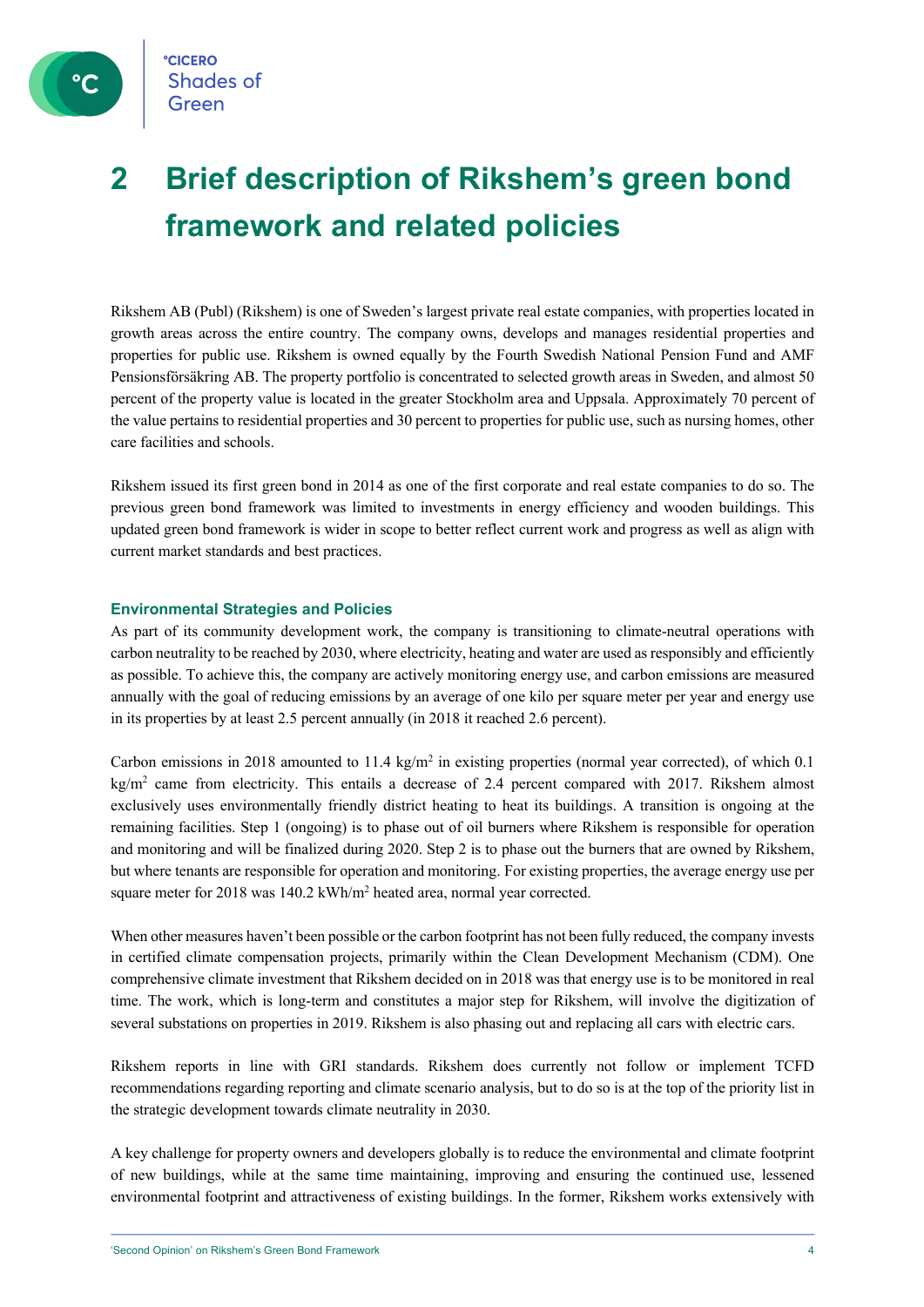**CICERO Shades of** 

industrialized wood-based construction. Wood is a renewable material which significantly lowers greenhouse gas emissions during the construction phase, stores carbon throughout the buildings life cycle and is faster to build with. Rikshem also reviews the possibilities of building in concrete and in such circumstances the material's climate impact needs to be taken into account, since carbon emissions from concrete are higher than from wood.

Rikshem purchases services for construction projects and renovations. When choosing a contractor, Rikshem considers it to be essential that they have environmental and quality management systems and comply with UN Global Compact principles. In 2019 Rikshem has allocated resources to more extensively use Byggvarubedömningen, an assessment protocol of construction materials, as well as a review of how they use and recycle material in construction projects and renovations, as well as efforts related to sorting at source of materials and waste. Thus, choosing materials, physical objects shall have optimal life length, cleaning chemicals shall be eco-labelled and environmentally friendly fuels shall be used. Materials that is used should primarily be reused, then recycled, energy recycled and in last hand deposited.

### **Use of proceeds**

An amount equal to the net proceeds will be used to fully or partly finance or refinance investments and expenditures that promote the transition to low-carbon, climate resilient and sustainable economies within the following categories: **Clean transportation, energy efficiency, green buildings, pollution prevention and control and renewable energy**. The ambition is that more than 50% of the issuance over time will be used for new projects. Both financing or refinancing of tangible assets (without age restriction) and operational expenditure (up to 3 years backwards looking) can qualify. Rikshem expects that less than 10% will be on operational expenditures, mainly within the categories Clean transportation and Energy efficiency. The combined allocated amount to a specific green asset, by one or several sources of financing with specified use of proceeds, may not exceed its value. Rikshem only operates in the Swedish market and the net proceeds will therefore be used exclusively to finance or refinance investments in Sweden.

The long-term ambition is to allocate the majority of the net proceeds to new projects and assets (defined as projects and assets financed within 12 months from completion). The proportion of net proceeds allocated to new projects and assets will be disclosed in the annual reporting. Not more than 15% of net proceeds will be allocated to eligible green assets with a primary alignment towards environmental objective not related to climate change mitigation or adaptation.

The net proceeds will not be allocated or linked to fossil-based energy generation, nuclear energy generation, research and/or development within weapons and defence, potentially environmentally negative resource extraction (such as rare-earth elements or fossil fuels), gambling or tobacco.

#### **Selection:**

The selection process is a key governance factor to consider in CICERO Green's assessment. CICERO Green typically looks at how climate and environmental considerations are considered when evaluating whether projects can qualify for green finance funding. The broader the project categories, the more importance CICERO Green places on the governance process.

Projects and assets potentially eligible for green bond financing will be identified as part of the ongoing operations. Identified projects and assets will be evaluated by the Green Business Council ("GBC"), which currently has the following members: Head of Sustainability, Group Treasurer, Head of Projects and Head of Transactions. The head of sustainability has good overall knowledge in all sustainability aspects. To help her, she has a sustainability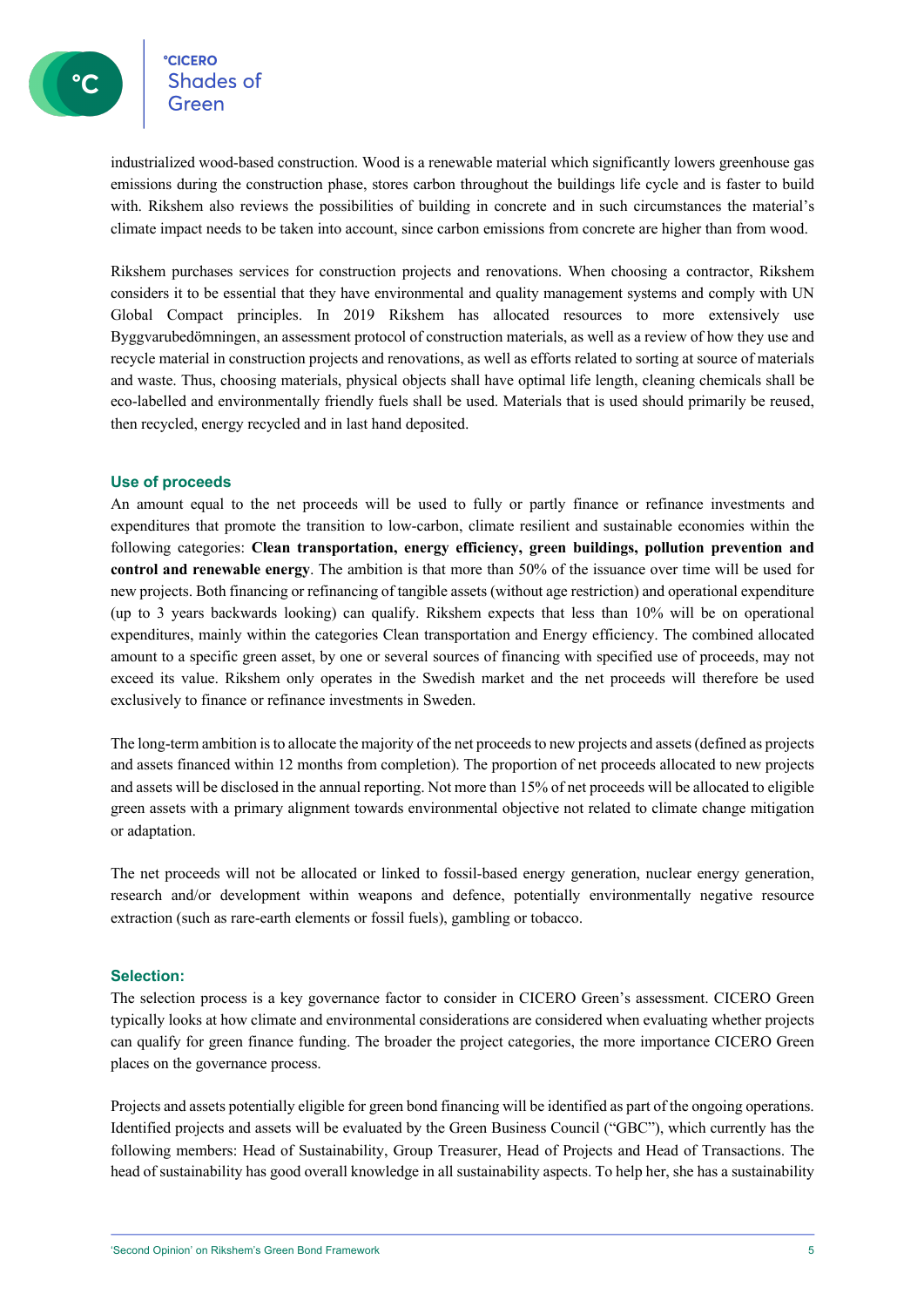**°CICERO Shades of** 

team with four more persons. Two of them are experts within energy and environmental aspects, one senior strategist and a coordinator/analyst. The remaining team are experts in social sustainability and analyse/audit.

The GBC will evaluate the nominated projects and assets to ensure compliance with the framework. It will review information about the assets and evaluate the overall environmental impact, which includes life cycle considerations, potential rebound effects, resilience and adherence to at least one of the five environmental objectives: Climate change mitigation, climate change adaptation, natural resource conservation, biodiversity conservation and pollution prevention and control. The projects and assets must also be compliant with applicable national laws and regulations, as well as policies and guidelines at Rikshem. Controversial projects will be identified and excluded by the GBC. The GBC can request additional information and consult with internal parties, but the mandate to make decisions is held by the group. A decision to allocate net proceeds will require a consensus decision by the GBC, whereby the Head of Sustainability effectively holds a veto. Decisions made by the council will be documented.

An updated list of all green assets will be kept by Rikshem treasury department. If a project or asset ceases to meet the Green Terms, it will be removed from the list (and the funds will be recycled). The list will also be used as a tool to determine if there is a current or expected capacity for additional green bond financing.

### **Management of proceeds**

CICERO Green finds the management of proceeds of Rikshem to be in accordance with the Green Bond Principles (2018).

The net proceeds of any green bond financing will be credited to a dedicated account (the "Green Account") or otherwise tracked by Rikshem (together, the "Green Portfolio"). Deductions will be made from the green portfolio by an equivalent amount corresponding to the financing, refinancing, investment or expenditure of eligible green assets or at repayment of any green bond financing. If an eligible green asset no longer qualifies or if the underlying project or asset is divested or lost, an amount equal to the funds allocated towards it will be re-credited to the green portfolio. Funds may also be reallocated to other green assets during the term of any green bond financing, unless otherwise agreed in the loan documentation. The treasury department will keep a record of the purpose of any change in the green portfolio and ensure that the combined funds directed towards a specific green asset, by one or several sources of green bond financing or other financing with specific use of proceeds, does not exceed its value. Pending fund disbursement to green assets and while the green portfolio has a positive balance the proceeds may be invested or utilised by the treasury in accordance with Rikshem financial policy. Such unallocated funds may for instance be invested in short-term interest-bearing securities, such as Swedish treasury bills (and related entities) or Swedish municipal notes (including related entities). Swedish municipalities generally have high ambitions regarding sustainability.

The allocation of net proceeds will be verified by Rikshem external auditor.

#### **Reporting**

Transparency, reporting, and verification of impacts are key to enable investors to follow the implementation of green finance programs. Procedures for reporting and disclosure of green finance investments are also vital to build confidence that green finance is contributing towards a sustainable and climate-friendly future, both among investors and in society.

In order to be fully transparent towards the Green Bond investors and other market stakeholders, Rikshem will publish an annual green bond report on its website (www.rikshem.se/gronfinansierng) that will detail the allocation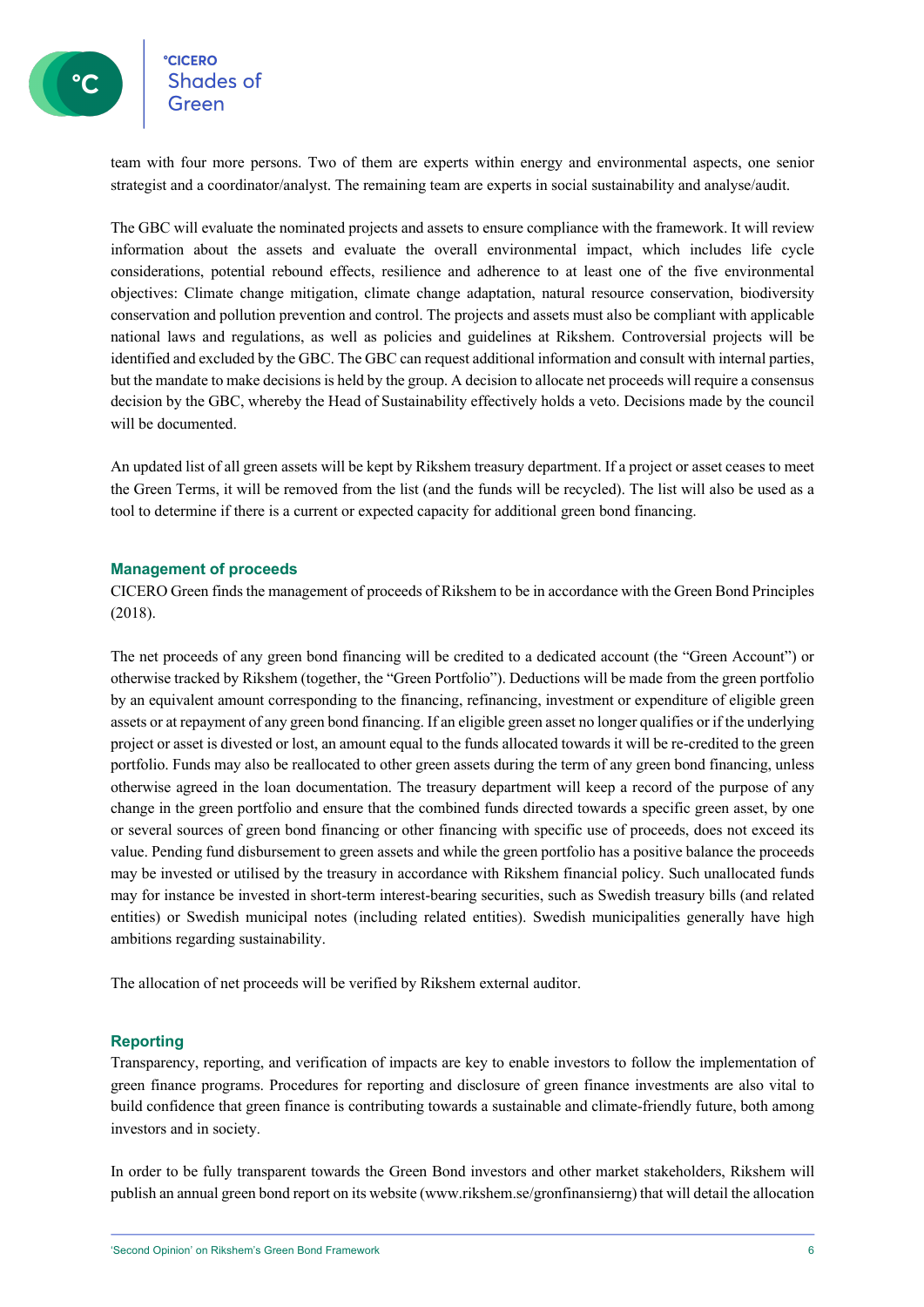of green funds. The GBC will be responsible for the reporting. The first such reporting under this framework is expected to take place in April 2021, in proximity to the company's Annual Report, and will be available in English.

The reporting will contain information on all green assets that have been financed with green bonds (perhaps with the exception of very small energy efficiency projects that might be aggregated), a summary of Rikshem activities in the past year as pertains to green bond financing as well as information, including examples, of the financed green asset's adherence to the relevant criteria.

Rikshem will provide allocation reporting and emphasis will be placed on providing examples to single projects based on size. Allocation disclosure will cover (all data is to be as of the end of the previous year):The sum of outstanding green bonds and the sum of the green portfolio balance, including any short-term investments or funds managed within Rikshem liquidity portfolio, and the proportion of net proceeds allocated to new investments.

The reporting will also contain a disclosure of asset level performance indicators and will cover the combined effect of financed eligible green assets. The reporting will strive to disclose the impact based on the green bond financings share of the total investment. For financed green assets that are not yet operational, Rikshem will strive to provide estimates of future performance levels. Rikshem will emphasise energy savings and greenhouse gas reductions as the most relevant performance metrics for most projects.

The impact metrics for **clean transportation** will cover annual absolute (gross) greenhouse gas emissions in CO<sub>2</sub>e, annual (gross) greenhouse gas savings in percentage, and the number of charging stations for electric vehicles installed.

Each yearly report will include an example of an **energy efficiency** investment that have been financed with green net proceeds (if such a project has been financed). Rikshem will emphasize energy and carbon savings, where applicable, as relevant performance metrics.

The impact metrics for **green buildings** will include: Environmental certification and grade (if applicable), energy performance (kWh per square meter) and relative performance (%-improvement) compared with applicable national building code (new buildings), annual energy savings (MWh) based on relative performance compared with applicable national building code or in the case of renovation, energy savings versus pre renovation performance, and carbon intensity (grams per square meter) and annual carbon savings (tonnes).

For the category **pollution prevention and control,** each yearly report will include an example of an investment that has been financed with green net proceeds (if such a project has been financed). Rikshem will showcase a description of the investment, as well as the expected impact on waste volumes and the ability to recycle and reuse waste as relevant information metrics.

The impact metrics for **renewable energy** will be yearly production (GWh) and prevented CO<sub>2</sub>e emissions from production (tonnes). For an installation of renewable energy in a real estate asset, the percent of the assets total energy use supplied by the installation will be disclosed.

To calculate greenhouse gas (GHG) emission reductions, Rikshem gathers the GHG emission values presented by its energy suppliers in its energy monitoring system. Two grid factors are calculated from the total use of energy in Rikshem's property portfolio, one for heat and one for building electricity. These numbers vary from year to year. For 2018 the numbers were 4,3 grams CO<sub>2</sub>e per kWh for electricity and 101,4 grams CO<sub>2</sub>e per kWh for heat, with a combined CO<sub>2</sub>e for delivered energy of 87 grams CO<sub>2</sub>e per kWh. To assure consistency, the emission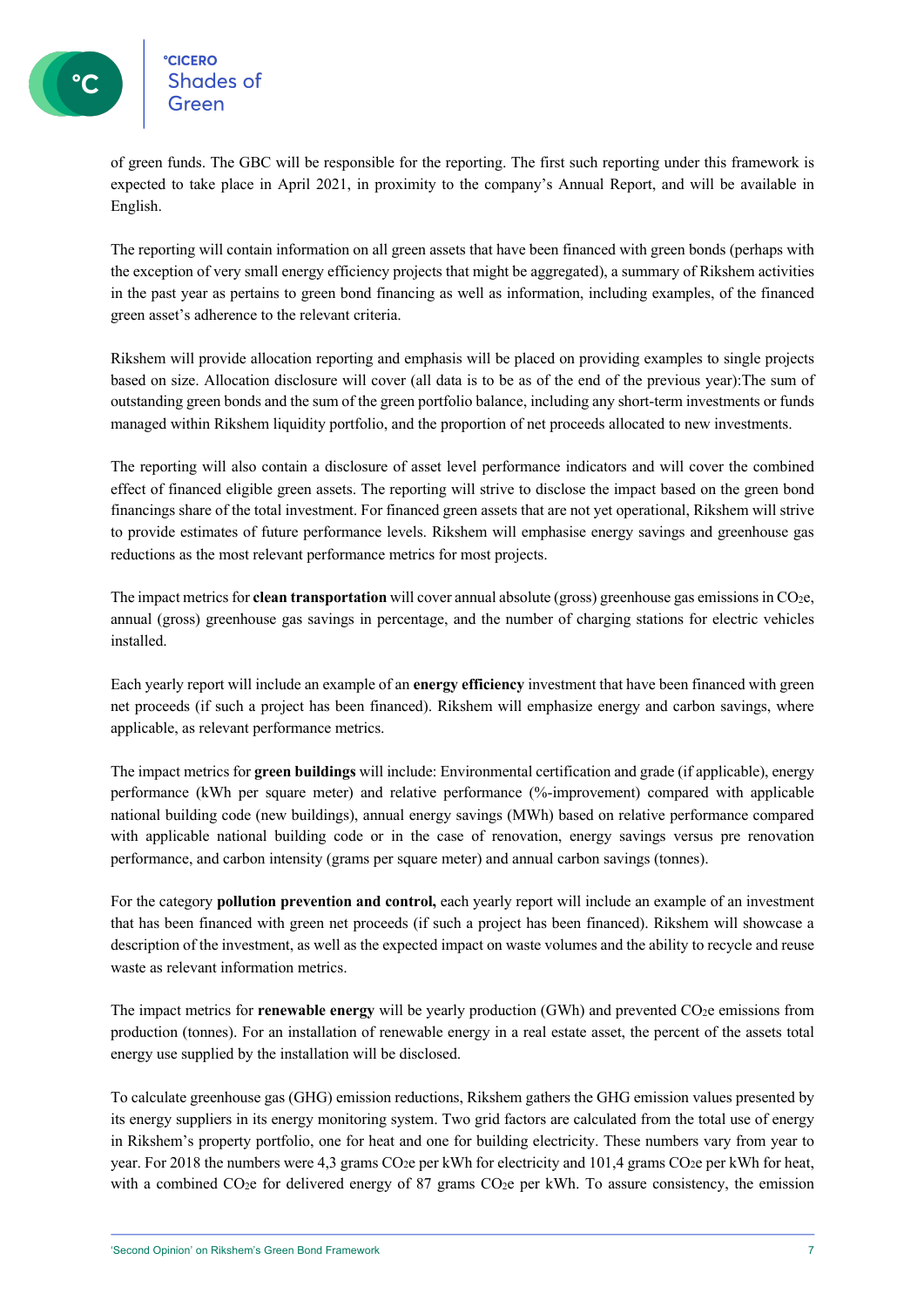

### **CICERO**<br>Shades of Green

factor(s) used in Rikshem's green bond reporting will equal the emission factor(s) used in the company's sustainability reporting.

The external auditor of Rikshem, or a similar party appointed by Rikshem with the relevant expertise and experience, will investigate and report whether the net proceeds have been allocated to the eligible green projects and assets that Rikshem has communicated in the reporting. The conclusions will be provided in a signed statement, which will be published on Rikshem website (www.rikshem.se/gronfinansiering).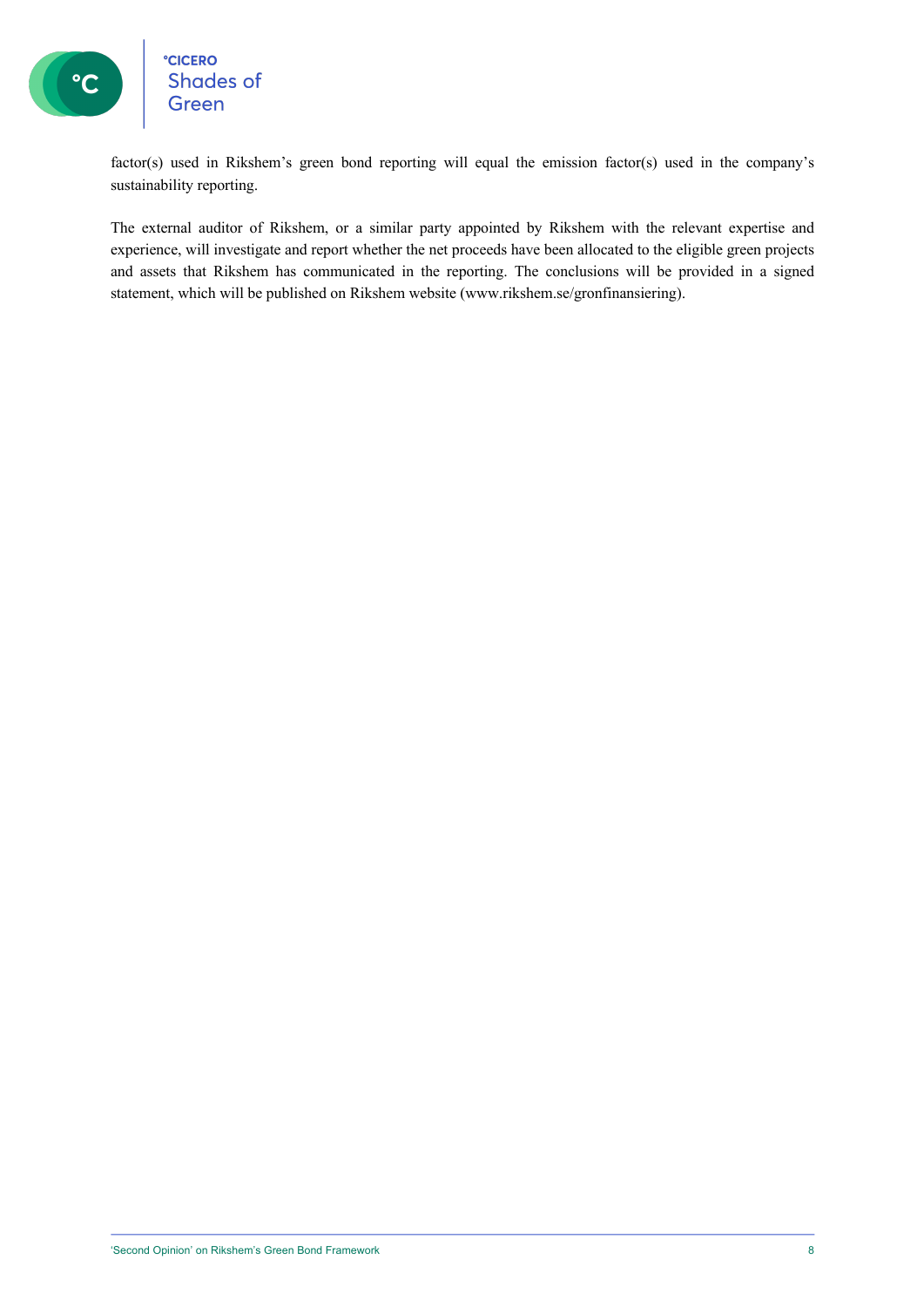

### **3 Assessment of Rikshem's green bond framework and policies**

The framework and procedures for Rikshem's green bond investments are assessed and their strengths and weaknesses are discussed in this section. The strengths of an investment framework with respect to environmental impact are areas where it clearly supports low-carbon projects; weaknesses are typically areas that are unclear or too general. Pitfalls are also raised in this section to note areas where Rikshem should be aware of potential macrolevel impacts of investment projects.

### **Overall shading**

Based on the project category shadings detailed below, and consideration of environmental ambitions and governance structure reflected in Rikshem's green bond framework, we rate the framework **CICERO Medium Green.**

### **Eligible projects under the Rikshem's green bond framework**

At the basic level, the selection of eligible project categories is the primary mechanism to ensure that projects deliver environmental benefits. Through selection of project categories with clear environmental benefits, green bonds aim to provide investors with certainty that their investments deliver environmental returns as well as financial returns. The Green Bonds Principles (GBP) state that the "overall environmental profile" of a project should be assessed and that the selection process should be "well defined".

| Category                    | <b>Eligible project types</b>                                                                                                                                                                                                                                                                                                                                                                                                            | <b>Green Shading and some concerns</b>                                                                                                                                                                                                 |  |
|-----------------------------|------------------------------------------------------------------------------------------------------------------------------------------------------------------------------------------------------------------------------------------------------------------------------------------------------------------------------------------------------------------------------------------------------------------------------------------|----------------------------------------------------------------------------------------------------------------------------------------------------------------------------------------------------------------------------------------|--|
| <b>Clean</b>                | Financing of supportive infrastructure such as<br>transportation charging stations for all types of electric vehicles,<br>bicycle garages, or other investments that support<br>and emphasize the use of environmentally sound<br>and low carbon solutions, as well as electric<br>vehicles used in our operations, such as bicycles<br>and fully electric service cars.<br>Low Carbon Vehicles: Fully electric or hydrogen<br>vehicles. | Dark green<br>Supporting infrastructure can<br>potentially be used by plug-in hybrid<br>cars, containing elements of fossil<br>fuels.<br>The issuer informs CICERO Green<br>that new service vehicles will be<br>100% electrical cars. |  |
| <b>Energy</b><br>efficiency | Financing of investments in the existing portfolio<br>of buildings that target a lower overall energy use<br>and an improved environmental footprint. This<br>could include, for instance, the installation of<br>geothermal heating/cooling, energy-efficient<br>lighting, IT-technology (monitoring, efficiency<br>management and remote operation), energy                                                                            | Dark green<br>Energy efficiency investments, such<br>as smart technology aimed at<br>reducing energy consumption, are<br>key to reducing emissions. Smart<br>grids and grid upgrades are                                               |  |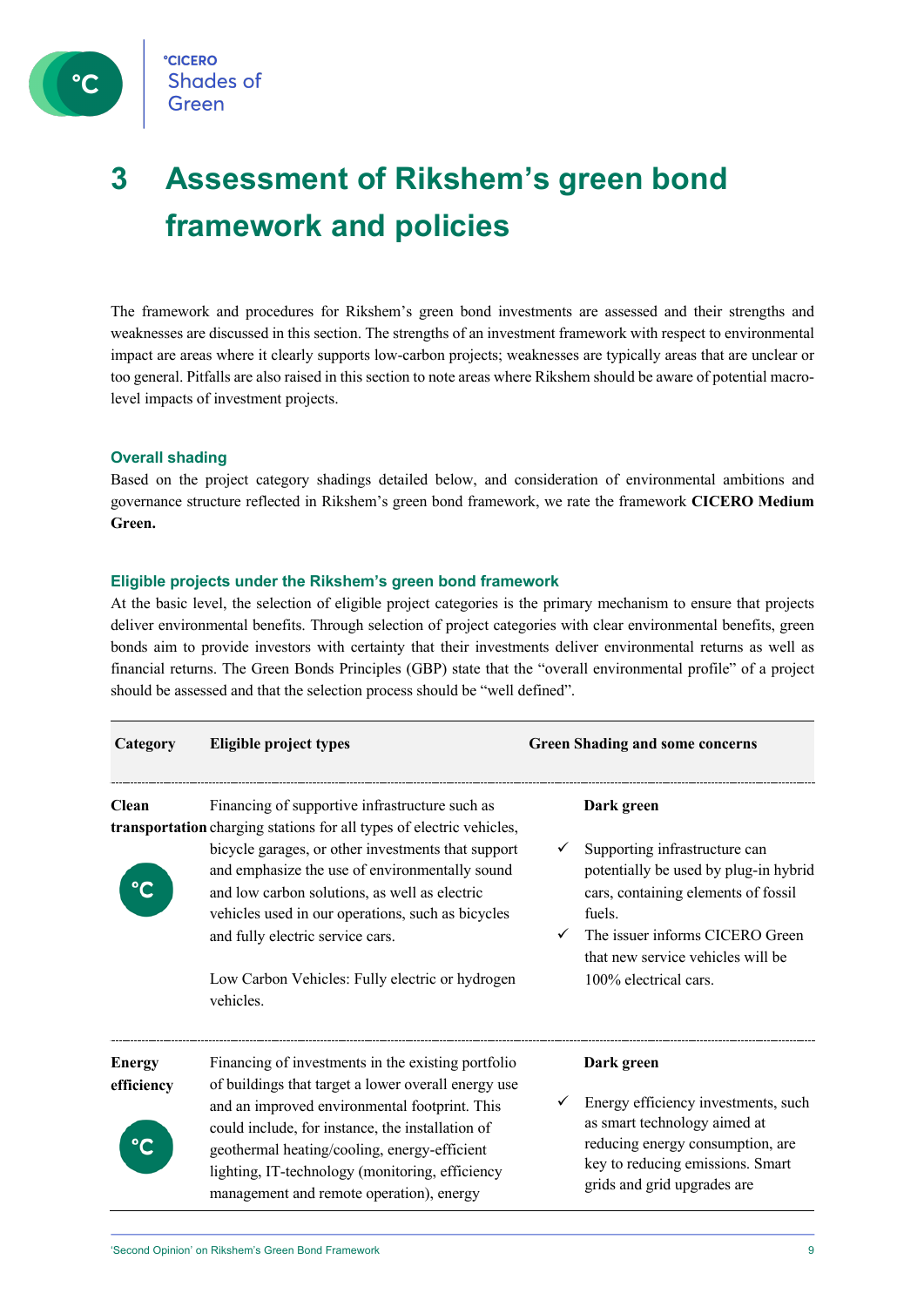efficient windows or an upgraded ventilation system. Only directly associated expenditure (e.g. material, installation and labour) is eligible for financing. Rikshem will ascertain the following:

- a) High estimated energy savings in the targeted area for physical installations (minimum 20%).
- b) Minimize long term negative climate impact and potential rebound effects.
- c) Minimal negative climate impact from the technology used.

necessary to manage and increase the share of intermittent and decentralized renewable energy.

 $\checkmark$  Be aware of potentially harmful rebound effects. Lock-in of fossil fuel equipment is avoided since Rikshem informed CICERO Green that the net proceeds will not be allocated or linked to fossil-based energy generation, hence properties with such equipment will not be included in the framework.

### **Green buildings**



*Environmentally certified buildings:* Financing of development, acquisition or otherwise completed low energy buildings that have, or will, receive (i) a design stage certification or (ii) a postconstruction certification or (iii) an in-use certification in any of the following building certification schemes at the defined threshold or better: Miljöbyggnad "Silver", BREEAM "Very Good" or Svanen, as well as achieve at least 15 % lower energy use than required by the applicable national building code (BBR) or meet the requirements of NZEB.

*Wooden buildings:* Financing of development, acquisition or otherwise completed low energy buildings that have, or will, use FSC or PEFC certified wood as the main building component and thereby minimize the use of cement and steel, as well as achieve at least 15 % lower energy use than required by the applicable national building code (BBR) or meet the requirements of NZEB.

*Energy efficient residential buildings:* New or existing residential buildings that achieve at least 15 % lower energy use per square meter than required by the applicable national building code (BBR) or meet the requirements of NZEB.

*Renovated buildings with decreased energy use:*  Financing of renovation, acquisition or otherwise completed low energy buildings that have, or will, achieve at least a 30% decrease in overall energy use or achieves an energy use in line with the

### **Medium green**

- $\checkmark$  Rikshem has informed CICERO Green that they foresee that the most significant use of proceeds in the Green Building category is for wooden buildings.
- $\checkmark$  Passive or plus house technologies should become mainstream and the energy performance of existing buildings greatly improved. Rikshem is taking steps towards this long-term vision. However, a dark green shading would require passive or plus house technologies.
- ü Although voluntary environmental certifications such as BREEAM, Miljöbyggnad and Svanen can measure or estimate the environmental footprint of buildings and raise awareness of environmental issues, they fall short of guaranteeing an environmentally friendly building. They do not guarantee a reduction in greenhouse gas emissions nor necessarily include considerations of resiliency.
- For new buildings, access to public transport is important, as well as bicycle parking and charging facilities for electric cars. Rikshem's whole portfolio has good access to public transportation and this is an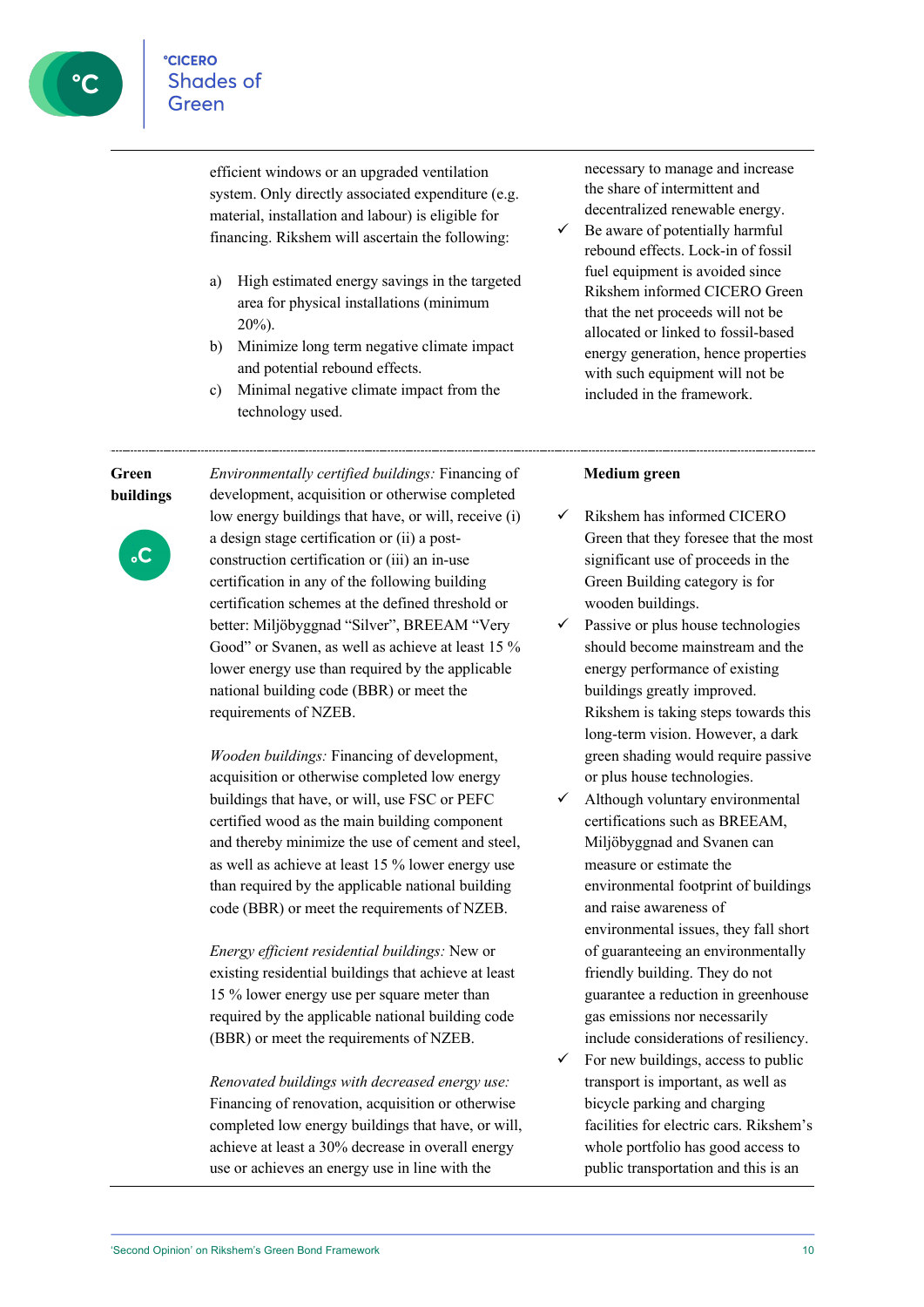

|                                | applicable national building code (BBR) for newly<br>built properties.                                                                                                      | ✓                            | important factor for site selection for<br>new development.<br>Issuer has informed us that buildings<br>directly fueled by fossil fuel would<br>not be eligible.                                                                                                                                                                                                                                                                                                                                     |
|--------------------------------|-----------------------------------------------------------------------------------------------------------------------------------------------------------------------------|------------------------------|------------------------------------------------------------------------------------------------------------------------------------------------------------------------------------------------------------------------------------------------------------------------------------------------------------------------------------------------------------------------------------------------------------------------------------------------------------------------------------------------------|
| <b>Pollution</b><br>prevention | Financing of investments in waste management,<br>such as collection, prevention, reduction or                                                                               |                              | Dark green                                                                                                                                                                                                                                                                                                                                                                                                                                                                                           |
| and control                    | recycling of waste as well as enabling<br>infrastructure and facilities, in operations and in<br>support of the tenants.                                                    |                              | Apart from the direct climate<br>impact, waste recycling strategies<br>are crucial for environmental and<br>social wellbeing. The waste sector<br>contributes almost 5% of global<br>GHG emissions mainly from landfill<br>and wastewater methane and nitrous<br>oxide as well as CO <sub>2</sub> from waste<br>incineration.<br>Waste-to-energy solutions will<br>normally contain some fossil<br>elements (e.g. plastics). There will<br>be no direct investments in waste to<br>energy solutions. |
| Renewable<br>energy            | Financing of renewable energy production, such as<br>on-site solar power installations or stand-alone                                                                       |                              | Dark green                                                                                                                                                                                                                                                                                                                                                                                                                                                                                           |
|                                | solar farms, geo-energy (ground and surface<br>systems) as well as related infrastructure<br>investments for example grid connections, electric<br>substations or networks. | $\checkmark$<br>$\checkmark$ | While renewable energy is generally<br>low-carbon, local environmental<br>impacts such as on biodiversity and<br>landscape, and lifecycle emissions<br>from construction and operation can<br>be of concern for these projects.<br>Rikshem do not foresee any<br>investments in either wind or hydro<br>power projects.<br>Be aware that purchase of renewable<br>energy does not necessarily imply<br>more renewable energy overall.                                                                |

Table 1. Eligible project categories

### **Background**

According to the IEA<sup>1</sup>, the buildings and buildings construction sectors combined are responsible for  $36\%$  of global final energy consumption and nearly 40% of total direct and indirect CO<sub>2</sub> emissions. Efficiency of building

'Second Opinion' on Rikshem's Green Bond Framework 11

<sup>1</sup> https://www.iea.org/topics/energyefficiency/buildings/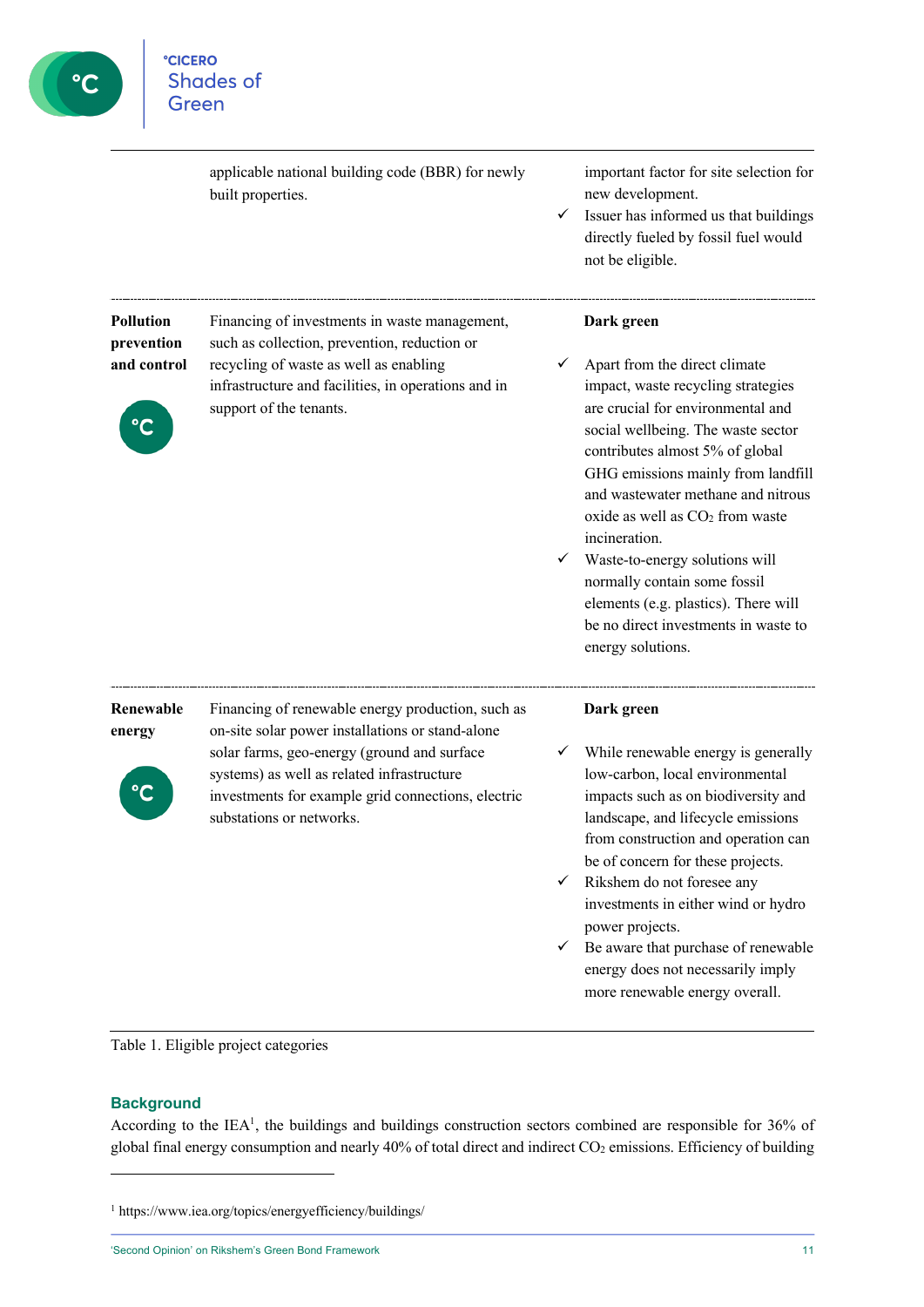**CICERO Shades of** 

envelopes needs to improve by 30% by 2025 to keep pace with increased building size and energy demand – in addition to improvements in lighting and appliances and increased renewable heat sources. Energy efficiency improvements in buildings are thus important building blocks towards reaching the 2°C goal. Also, local transport solutions and easy access to renewable energy are important elements. Emissions from buildings are approximately half coming from materials/construction and half from energy use. Over time the energy use becomes less important (with off grid solution such as geothermal and solar increasing).

A large number of LCA studies show that wood-frame building results in lower primary energy and GHG emission compared to non-wood alternatives including concrete and steel. Less energy, in particular fossil fuels, is needed to manufacture wood-based building materials compared with alternative non-wood materials. Wood-based materials use primarily biomass residues for processing energy. Wooden materials also store carbon during their lifetime, temporary sequestering carbon from the atmosphere. Large amounts of biomass residues are produced during the manufacture and end-of-life of wood products, and these can be used to replace fossil fuels. Hence, wood-based buildings are appropriate for long-term strategies for reducing fossil fuel use and GHG emissions when combined with sustainable forestry<sup>2</sup>. Quantitative estimates are imprecise, but some studies indicate energy savings of the order of one third in the construction phase of wood buildings compared to buildings using mainly other materials.

Finally, the building sector traditionally has incentive problems due to the different interests of constructors, owners and tenants of buildings:

- Constructors do not necessarily focus on long-term efficiency, but more on short term cost of construction.
- Owners do not necessarily upgrade the building as the running costs are carried by the tenants.
- Tenants often have less flexibility to upgrade efficiency as this requires investments from owners.

### **Governance Assessment**

Four aspects are studied when assessing the Rikshem's governance procedures: 1) the policies and goals of relevance to the green bond framework; 2) the selection process used to identify eligible projects under the framework; 3) the management of proceeds; and 4) the reporting on the projects to investors. Based on these aspects, an overall grading is given on governance strength falling into one of three classes: Fair, Good or Excellent.

Rikshem has in place a long-term environmental goal of becoming carbon neutral by 2030. They do have a sound selection process with veto power for the environmental expertise in the Green Bond Council. Management of proceeds are in accordance with the Green Bond Principles (2018). Rikshem are climate reporting according to GRI. One part of the strategic development of Rikshen is to extend the reporting standards compliance and  $TCFD<sup>3</sup>$  is at the top of the list. The impact reporting, which is on a



portfolio level, is good. We note that Rikshem does not carry out climate scenario analysis or risk assessments in alignment with the methodology recommended by TCFD.

<sup>2</sup> R&D Fund for public real estate, The Swedish Association of Local Authorities and Regions (2016): Climate impacts of wood vs. non-wood buildings. https://webbutik.skl.se/bilder/artiklar/epub/7585-377-2.epub <sup>3</sup> https://www.fsb-tcfd.org/publications/final-recommendations-report/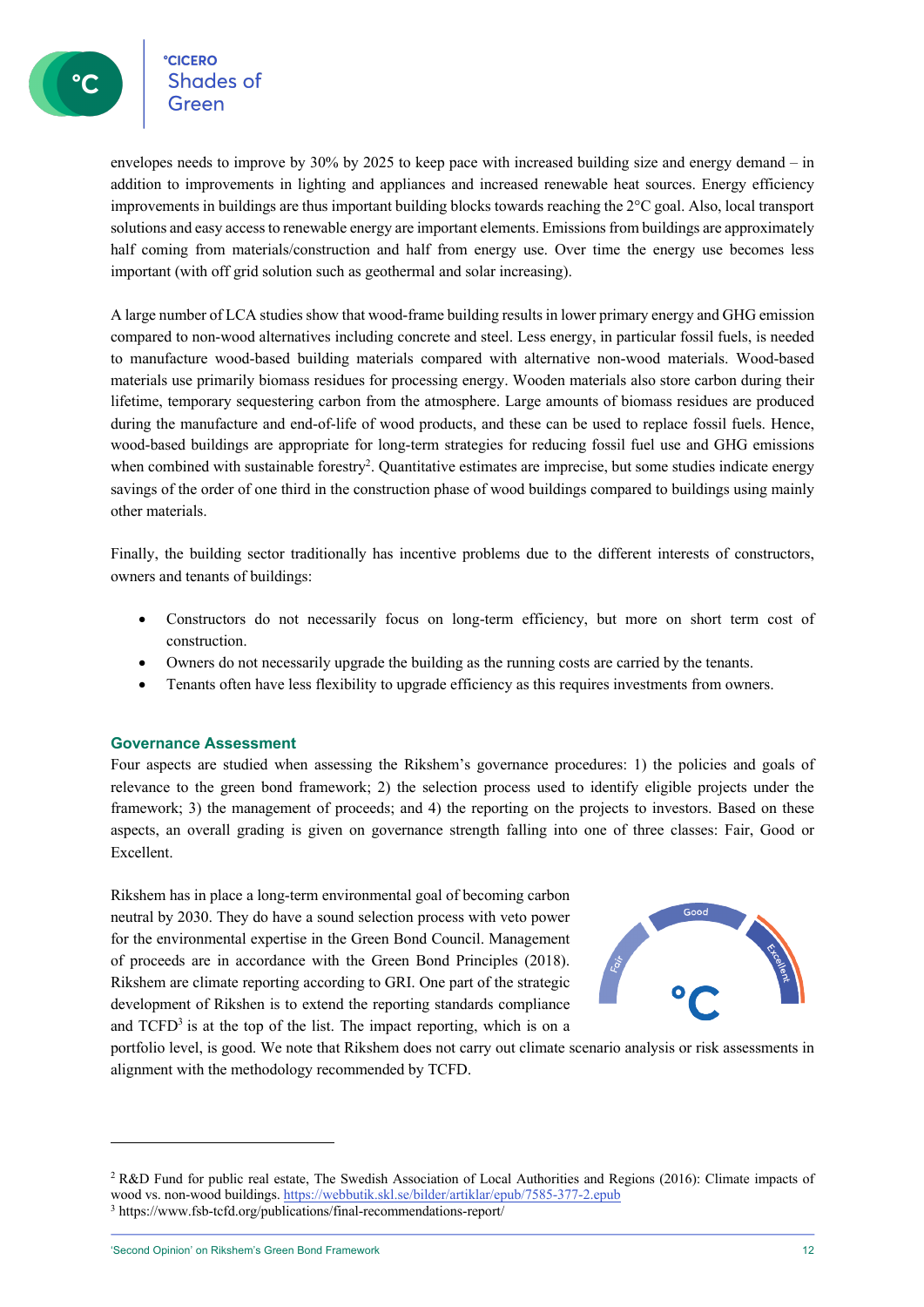

The overall assessment of Rikshem's governance structure and processes gives it a rating of Excellent.

### **Strengths**

The framework of Rikshem is well aligned with the Green Bond Principles (2018). The eligible categories are defined and provide important steps toward a low carbon future. It should be noted with appreciation that the grid emission factor(s) Rikshem uses in their impact reporting is considerably lower than what has been outlined in the "Nordic Public Sector Issuers: Position Paper on Green Bonds Impact Reporting" (January 2019), which currently states 380 grams CO2 per kWh.

It is a clear strength that the Green Bond Council of Rikshem will review information about potential projects and evaluate the overall environmental impact, which includes life cycle considerations, potential rebound effects, resilience and adherence to at least one of the five environmental objectives.

Efficiency improvements may lead to rebound effects. When the cost of an activity is reduced there will be incentives to do more of the same activity. Rikshem is aware of such effects and takes actions to avoid green bond funding of projects where the risk of rebound effects is particularly high.

### **Weaknesses**

We find no substantial weaknesses in the green bond framework of Rikshem but note a current lack of scenario analysis in alignment with the recommendations by TCFD. However, resilience concerns are an integrated part of project planning.

### **Pitfalls**

Due to the complexity of how socio-economic activities impact the climate, a specific project is likely to have interactions with the broader community beyond the project borders. This is particularly the case when it comes to transport solutions associated with the buildings. These interactions may or may not be climate-friendly, and thus need to be considered with regards to the net impact of climate-related investments.

Although voluntary environmental certifications such as BREEAM, Miljöbyggnad and Svanen or equivalents can measure or estimate the environmental footprint of buildings and raise awareness of environmental issues, they fall short of guaranteeing an environmentally friendly building. They do not guarantee a reduction in greenhouse gas emissions nor necessarily include considerations of resiliency.

In order to achieve a dark green shading, the green finance framework would need a clearer requirement that best environmental technology is used in eligible green finance building projects, and some of the other categories in the framework would need to be more specific.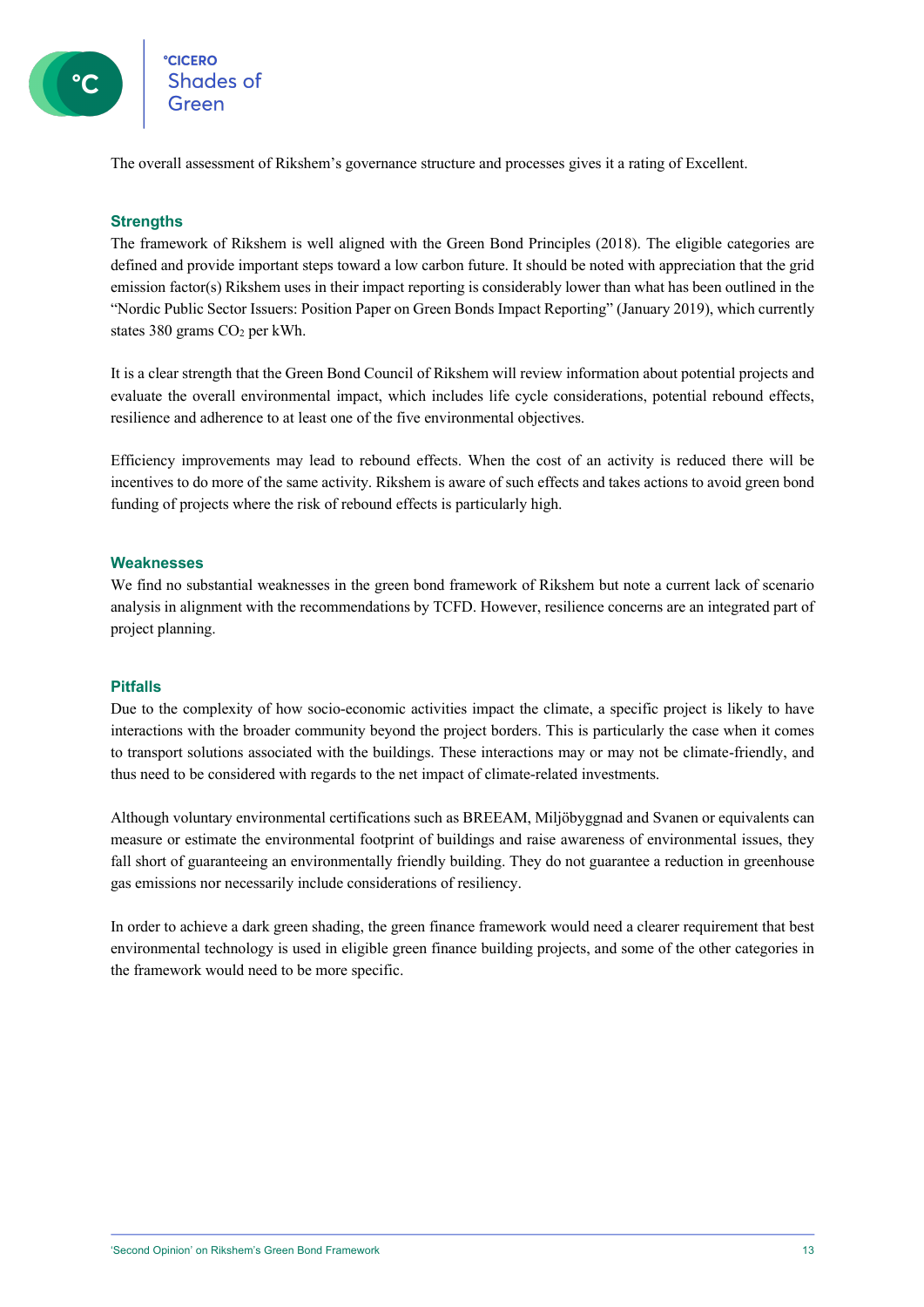C

# **Appendix 1: Referenced Documents List**

| <b>Number</b> | <b>Document Document Name</b>                | <b>Description</b>                                                                           |
|---------------|----------------------------------------------|----------------------------------------------------------------------------------------------|
| $\perp$       | Rikshem Green Bond Framework                 | Rikshem's green bond framework dated January<br>13 <sup>th</sup> , 2020                      |
| 2             | Annual report 2018                           | https://www.rikshem.se/media/2873/annual-and-<br>sustainability-report-2018.pdf (in Swedish) |
| 3             | Supplier code of conduct                     | https://www.rikshem.se/media/2339/leverantorsu<br>ppforandekod2018.pdf (in Swedish)          |
| 4             | Code of conduct                              | https://www.rikshem.se/media/1569/uppforandek<br>od2018.pdf (in Swedish)                     |
| 5             | Sustainability policy                        | https://www.rikshem.se/media/2750/hallbarhetsp<br>olicy-2018.pdf (in Swedish)                |
| 6             | Corporate background                         | https://www.rikshem.se/om-<br>oss/foretagsfakta/var-historia/ (in Swedish)                   |
| 7             | Ongoing development (database)               | https://www.rikshem.se/om-<br>oss/foretagsfakta/var-historia/ (in Swedish)                   |
| 8             | M-Arbetsmiljöansvar BAS-P och Bas-U          | Coordination of work environment responsibility                                              |
| 9             | Anbudsformulär konsultupphandling            | Tender form - consultancy procurement                                                        |
| 10            | Policy för motverkande av intressekonflikter | Policy for combating conflicts of interest                                                   |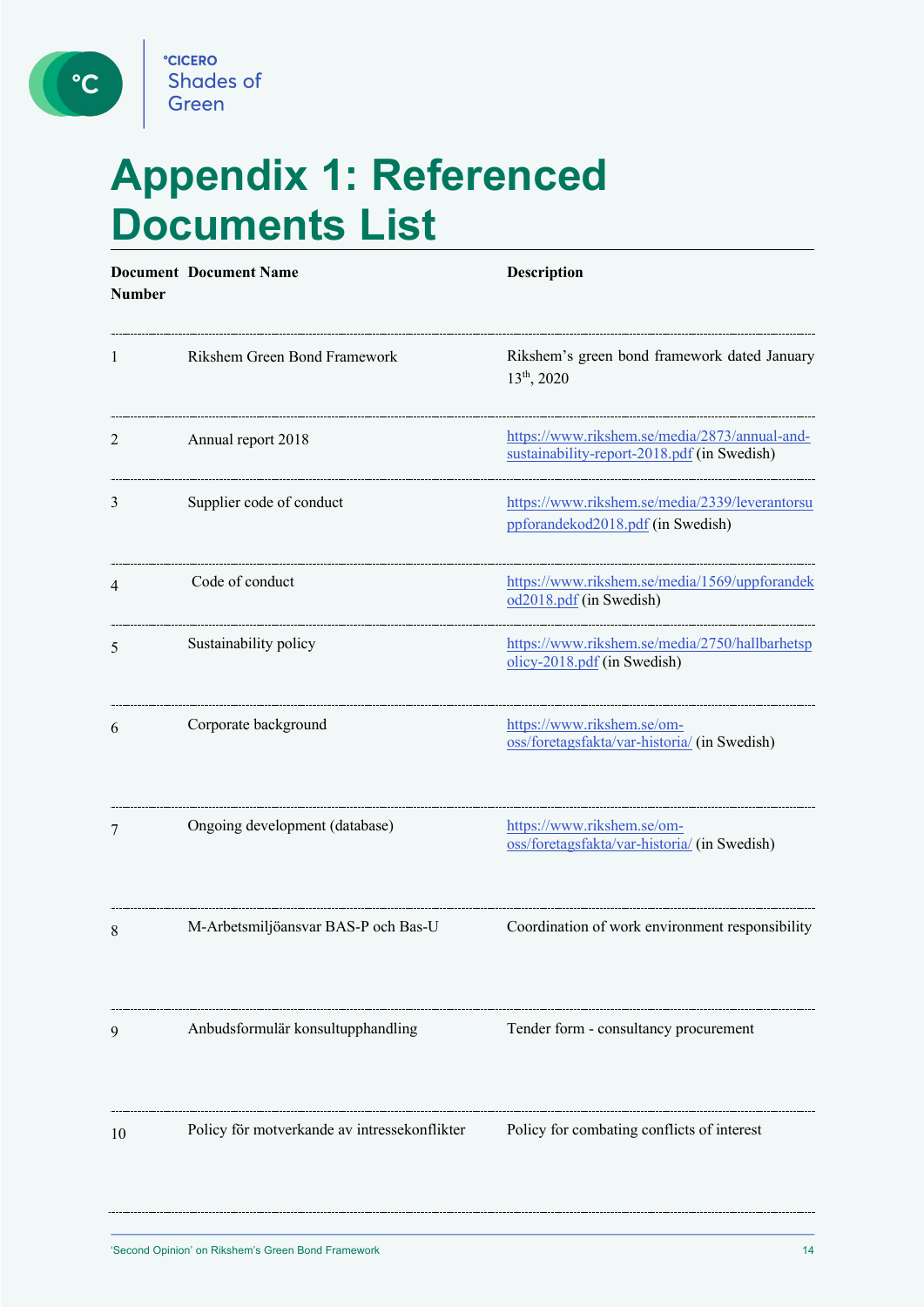

| 11 | Policy för förmånsbilar           | Policy for company vehicles                                                                                                                                                                        |
|----|-----------------------------------|----------------------------------------------------------------------------------------------------------------------------------------------------------------------------------------------------|
| 12 | Mångfalds och jämställdhetspolicy | Diversity and equality policy                                                                                                                                                                      |
| 13 | Hallbarhetsstrategi               | Sustainability strategy                                                                                                                                                                            |
| 14 | Diverse dokument                  | A collection of short documents regarding:<br>Project definitions and - process<br>Guidance for project development<br>$\sim 100$<br>Property owner liability, initial and<br>follow up procedures |
| 15 | <b>Wkr0006</b>                    | Press release on agreement with Telia regarding<br>digitization of properties                                                                                                                      |